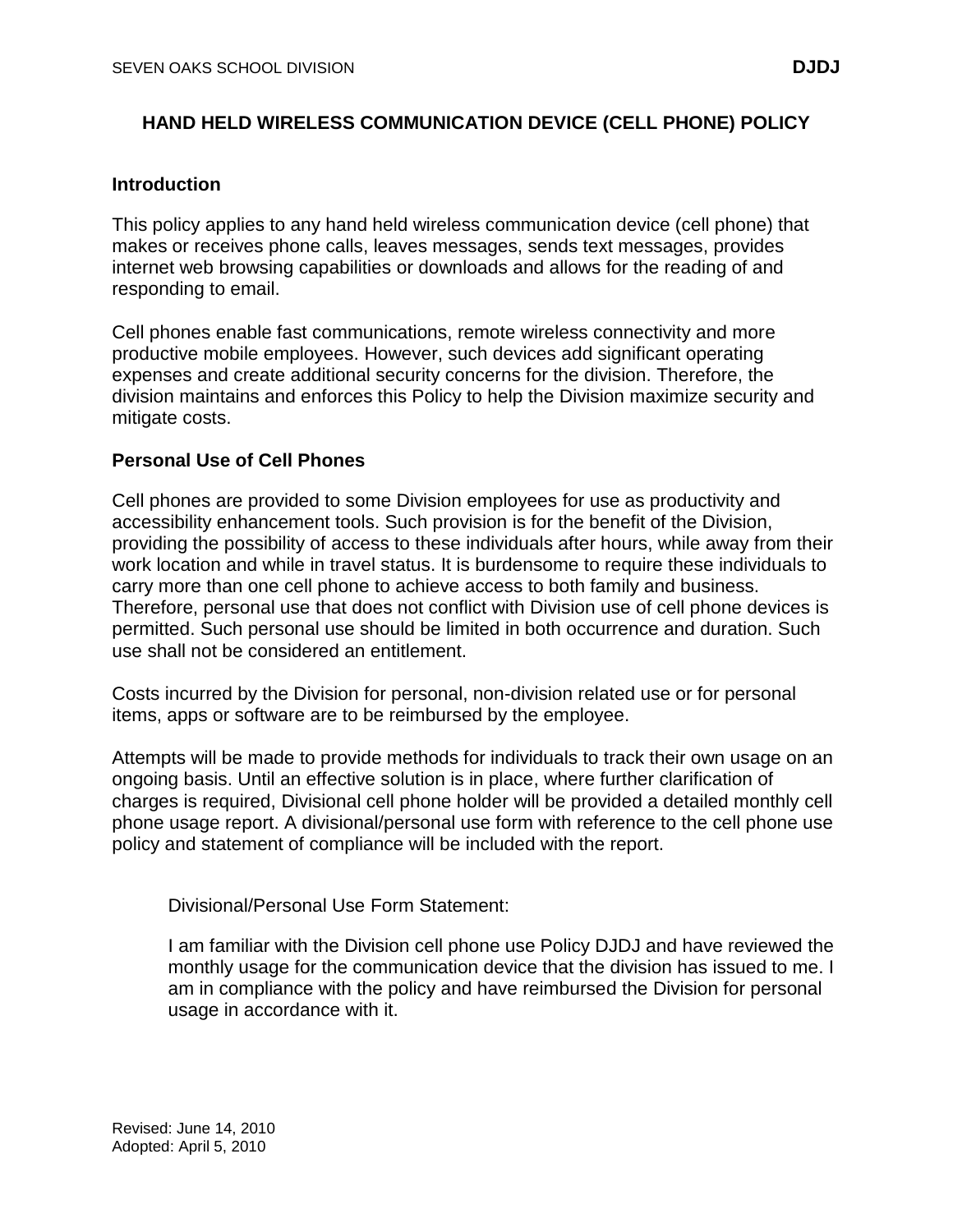| <b>Cell Phone Number:</b> |   |      |  |
|---------------------------|---|------|--|
| Total bill:               |   |      |  |
| Personal use:             | œ |      |  |
|                           |   |      |  |
| Signed                    |   | Date |  |

Each employee will review their phone usage, sign the compliance statement and return it to the Division office along with any reimbursement owing.

## **Use of Cell Phones in Vehicles**

Employees must adhere to all municipal, provincial, federal or when travelling local rules and regulations regarding the use of cell phones while driving. Accordingly, employees must not use cell phones while driving vehicles if such conduct is prohibited by law, regulation or other.

## **Responsibility for Security**

Employees are responsible for the security of their devices. The Division will self insure these devices and employees will be responsible for the payment of a deductable as determined by the Division. All devices and accessories remain the property of the division.

In the event that a cell phone is lost, stolen or misplaced the Information Technology department manager should be notified immediately so that appropriate steps can be taken to remotely render the cell phone useless.

#### **Camera Use**

The use of the camera functionality of divisional phones must be in adherence with FIPPA regulations. Cameras may not be used to compromise the privacy of individuals or capture private information.

#### **Penalties**

Violating this policy could result in disciplinary action leading up to and including termination or employment.

#### **Acknowledgement of the Cell Phone Policy**

This form is used to acknowledge receipt of and compliance with the Cell Phone Policy.

Revised: June 14, 2010 Adopted: April 5, 2010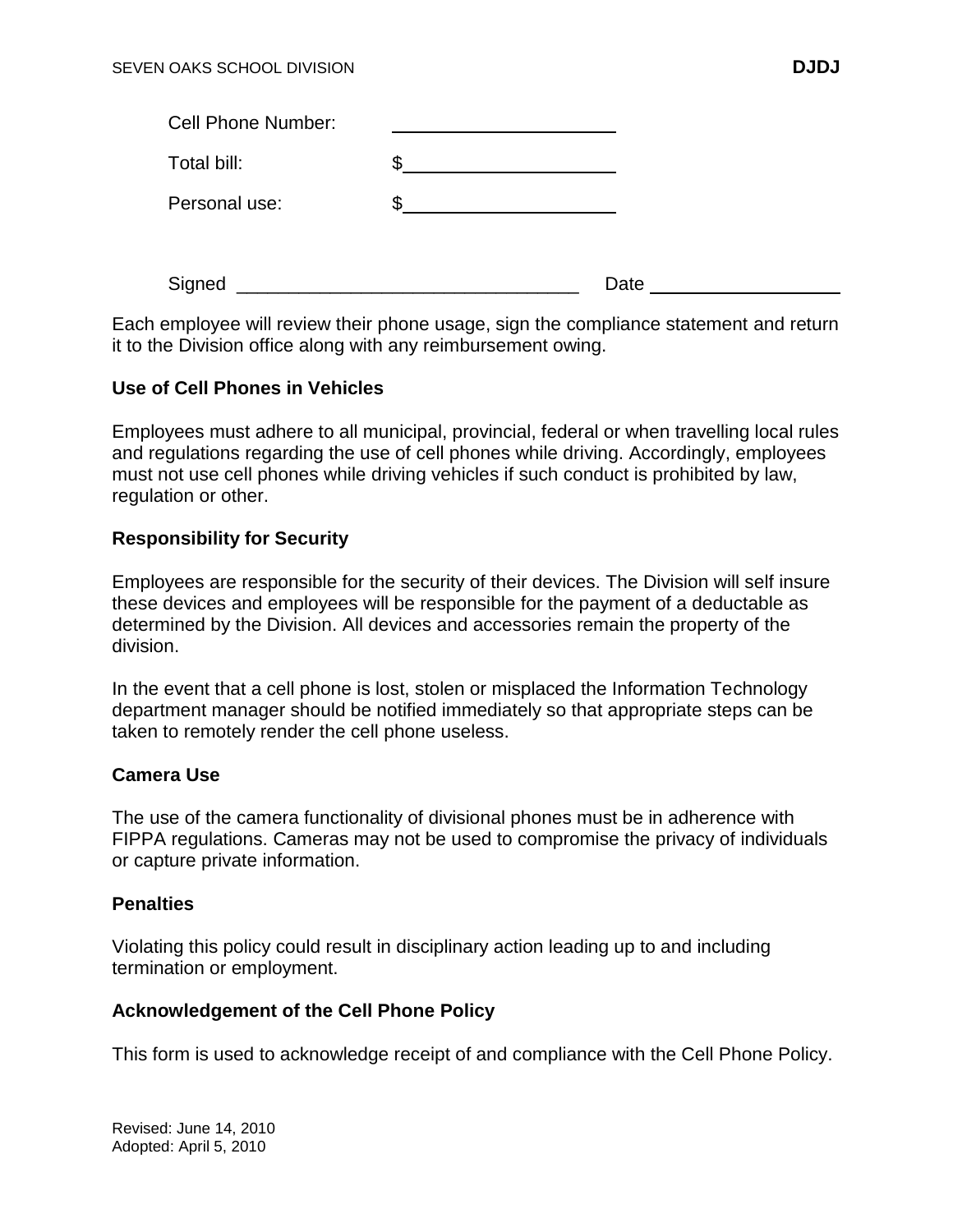# **Procedure**

Please complete the following steps:

- 1. Read the Cell Phone Policy.
- 2. Sign and date the Acknowledgement Form in the space provided below.
- 3. Return the signed form to the Assistant Superintendent Personnel.

# **Signature**

By signing the form you agree to the following terms and conditions:

- 1. That you have received, read, and understand the policy,
- 2. That you understand and agree that you will not incur any costs or charges resulting from the personal use of the division provided cell phone without reimbursing the division for those costs,
- 3. That use of the cell phone within a vehicle must comply with municipal, provincial, federal or other legislation,
- 4. That the use of the cell phone camera must not violate personal privacy or capture private information,
- 5. That you understand and agree that the security and replacement of the division provided cell phone is your responsibility and that the cell phone remains the property of the division.
- 6. That you understand and agree that violating this policy could result in disciplinary action.

\_\_\_\_\_\_\_\_\_\_\_\_\_\_\_\_\_\_\_\_\_\_\_\_\_\_\_\_\_\_\_ \_\_\_\_\_\_\_\_\_\_\_\_\_\_\_\_\_\_\_\_\_\_\_\_\_\_\_\_\_\_\_\_\_ Employee Signature **Cell Phone Number** 

\_\_\_\_\_\_\_\_\_\_\_\_\_\_\_\_\_\_\_\_\_\_\_\_\_\_\_\_\_\_\_ Employee Name

\_\_\_\_\_\_\_\_\_\_\_\_\_\_\_\_\_\_\_\_\_\_\_\_\_\_\_\_\_\_\_

**Date**